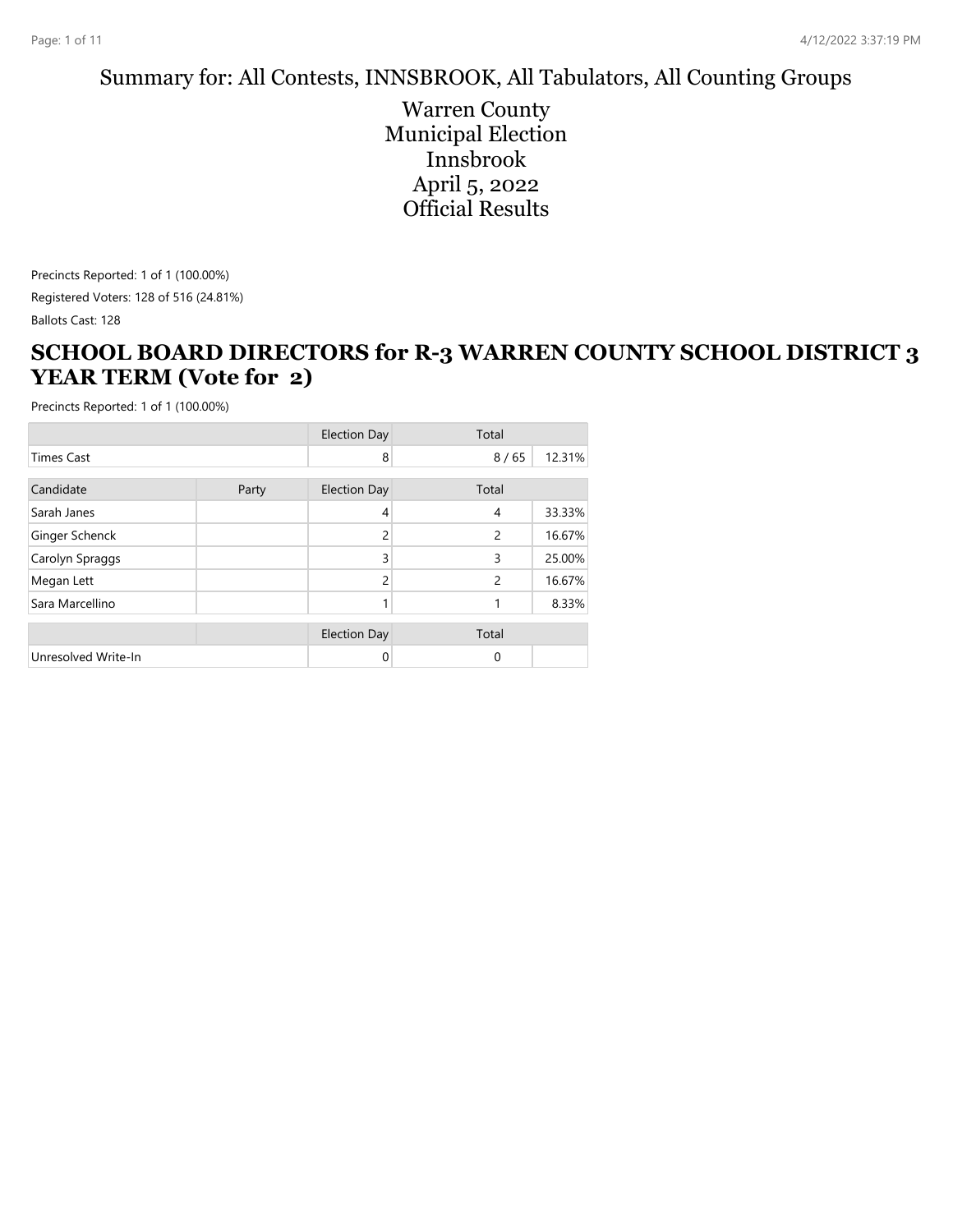#### **SCHOOL BOARD DIRECTORS for R-3 WARREN COUNTY SCHOOL DISTRICT 1 YEAR TERM (Vote for 1)**

|                     |       | <b>Election Day</b> | Total |        |
|---------------------|-------|---------------------|-------|--------|
| Times Cast          |       | 8                   | 8/65  | 12.31% |
| Candidate           | Party | <b>Election Day</b> | Total |        |
| Rachel Besselman    |       |                     |       | 16.67% |
| <b>Rich Barton</b>  |       | 5                   | 5     | 83.33% |
|                     |       | <b>Election Day</b> | Total |        |
| Unresolved Write-In |       | 0                   | 0     |        |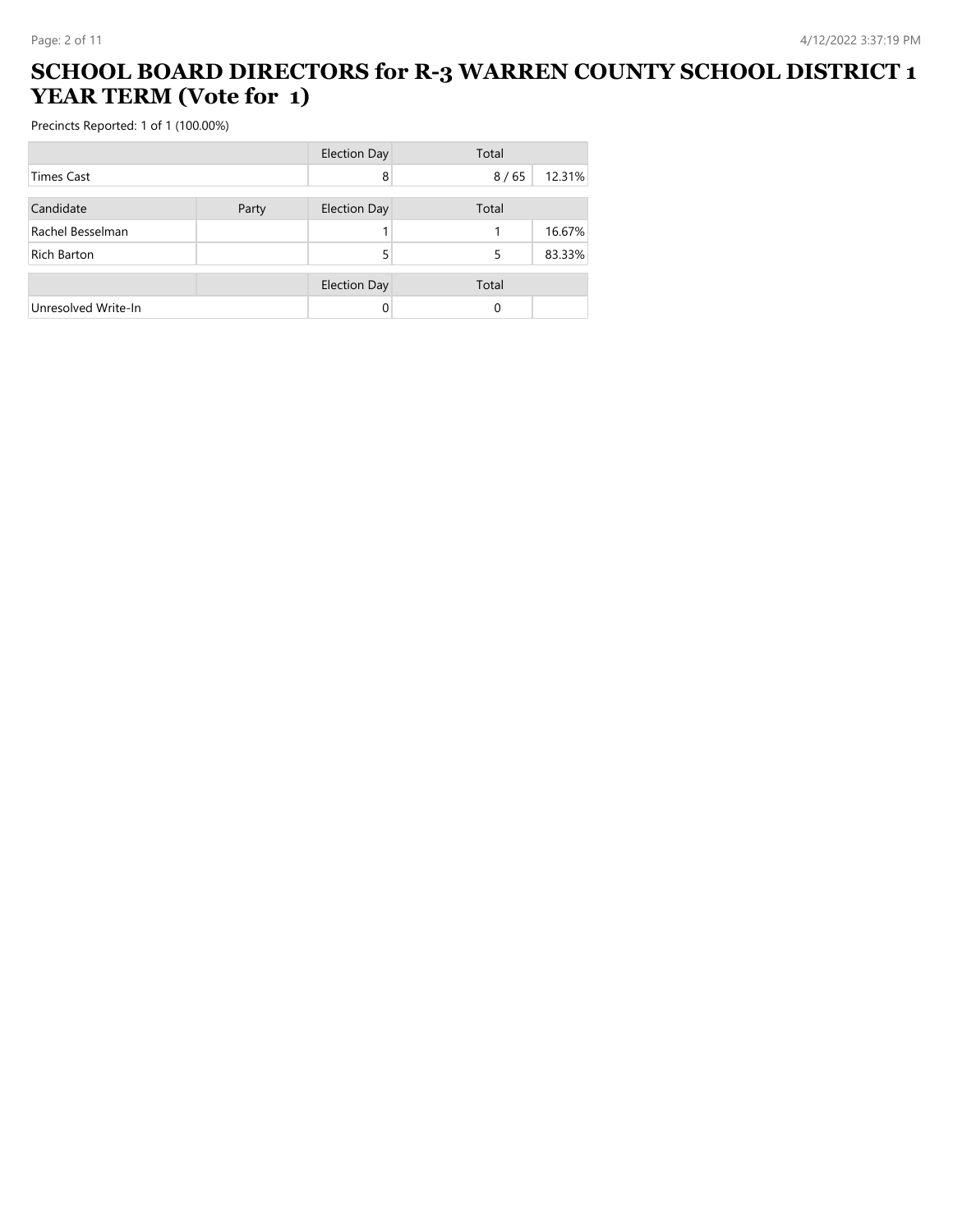### **SCHOOL BOARD DIRECTORS for R-2 WRIGHT CITY SCHOOL DISTRICT (Vote for 2)**

|                       |       | <b>Election Day</b> | Total     |        |
|-----------------------|-------|---------------------|-----------|--------|
| <b>Times Cast</b>     |       | 120                 | 120 / 451 | 26.61% |
| Candidate             | Party | <b>Election Day</b> | Total     |        |
| Elizabeth (Beth) Dean |       | 37                  | 37        | 17.45% |
| Frank Zykan           |       | 29                  | 29        | 13.68% |
| Austin Jones          |       | 68                  | 68        | 32.08% |
| Mary Groeper          |       | 78                  | 78        | 36.79% |
|                       |       | <b>Election Day</b> | Total     |        |
| Unresolved Write-In   |       | 0                   | $\Omega$  |        |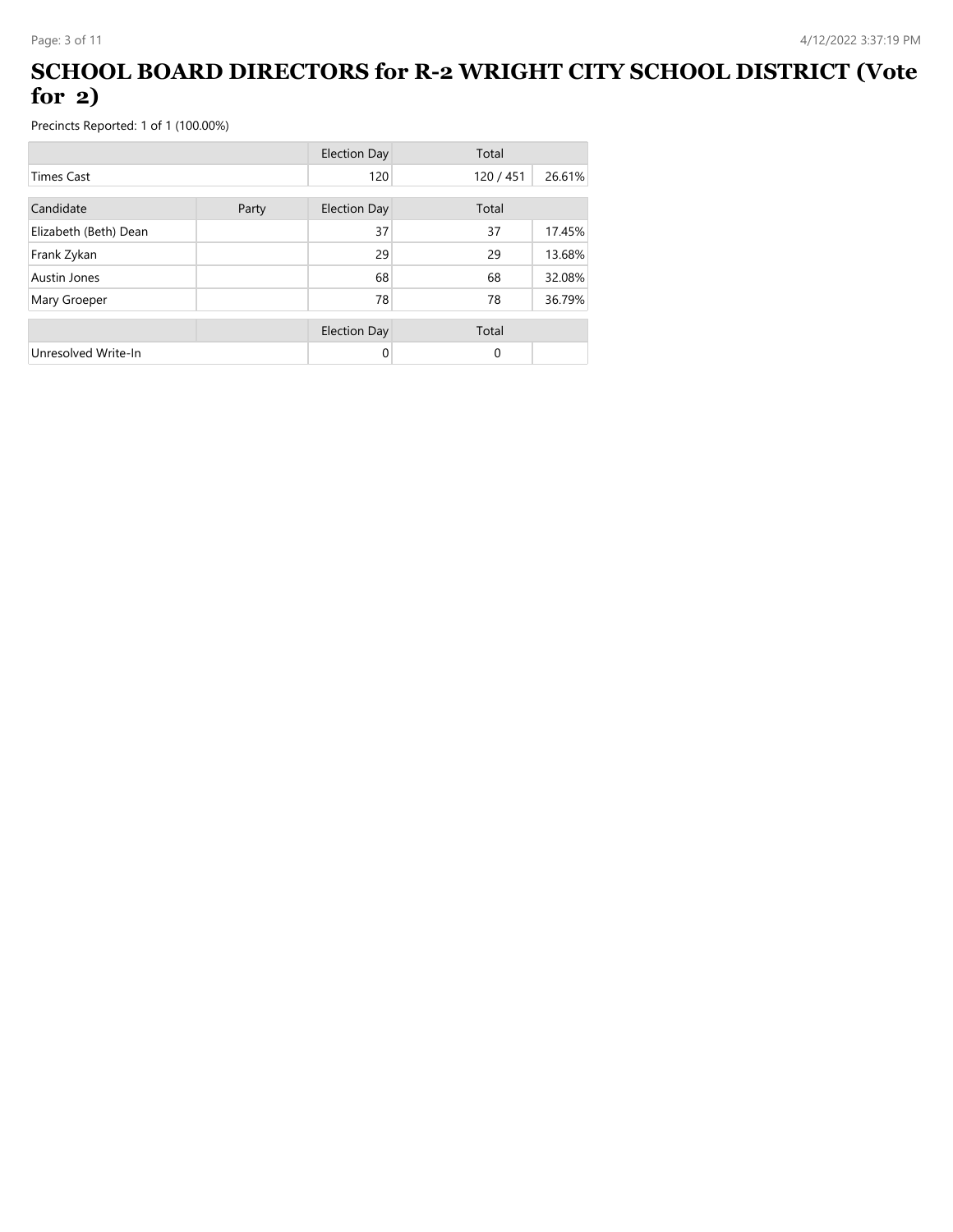## **SCHOOL QUESTION 1 for R-2 WRIGHT CITY SCHOOL DISTRICT (Vote for 1)**

|                     |       | <b>Election Day</b> | Total     |        |
|---------------------|-------|---------------------|-----------|--------|
| <b>Times Cast</b>   |       | 120                 | 120 / 451 | 26.61% |
| Candidate           | Party | <b>Election Day</b> | Total     |        |
| Yes                 |       | 96                  | 96        | 82.05% |
| No                  |       | 21                  | 21        | 17.95% |
|                     |       | <b>Election Day</b> | Total     |        |
| Unresolved Write-In |       | 0                   | 0         |        |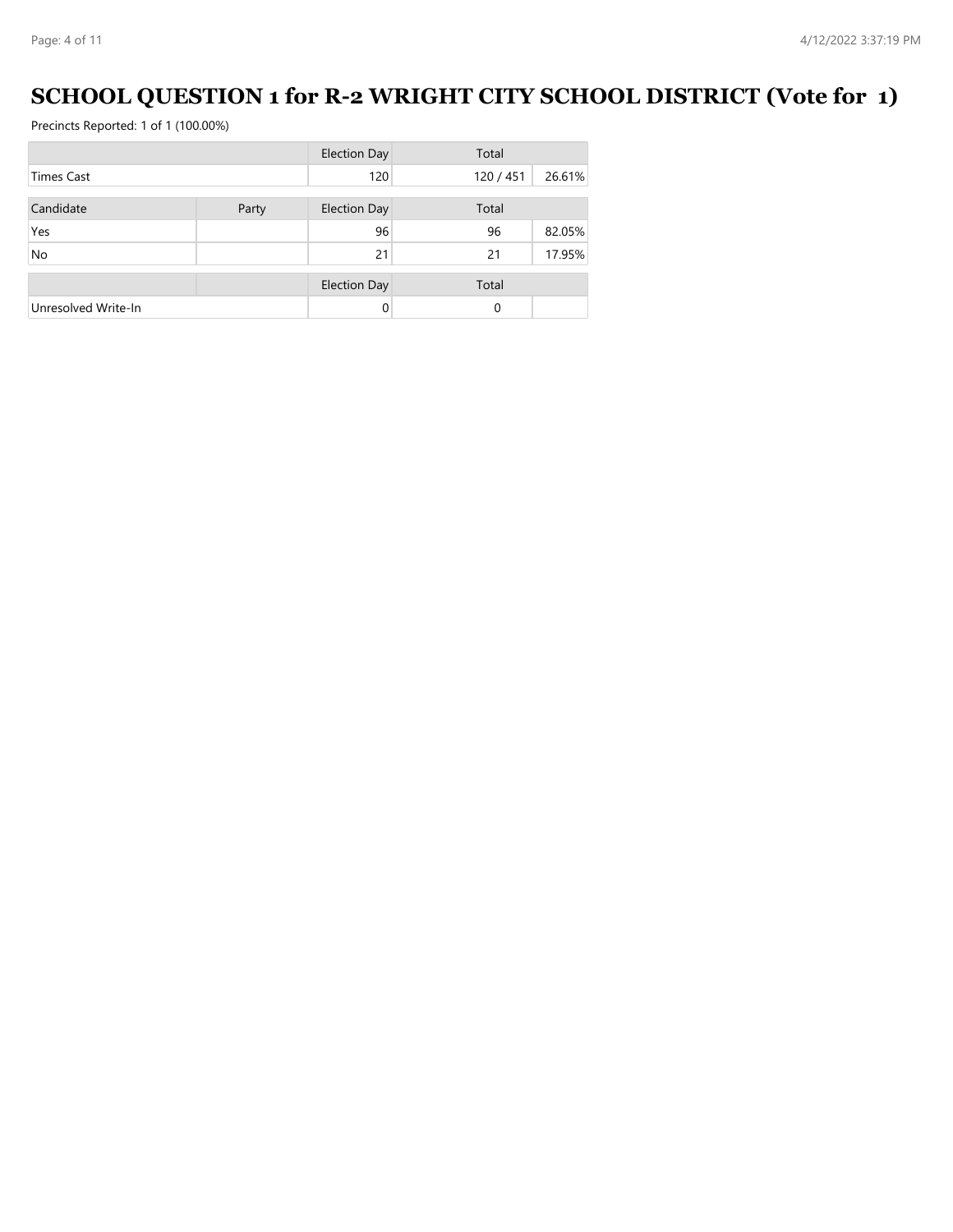## **SCHOOL QUESTION 2 for R-2 WRIGHT CITY SCHOOL DISTRICT (Vote for 1)**

|                     |       | <b>Election Day</b> | Total    |        |
|---------------------|-------|---------------------|----------|--------|
| <b>Times Cast</b>   |       | 120                 | 120/451  | 26.61% |
| Candidate           | Party | <b>Election Day</b> | Total    |        |
| Yes                 |       | 84                  | 84       | 71.79% |
| <b>No</b>           |       | 33                  | 33       | 28.21% |
|                     |       | <b>Election Day</b> | Total    |        |
| Unresolved Write-In |       |                     | $\Omega$ |        |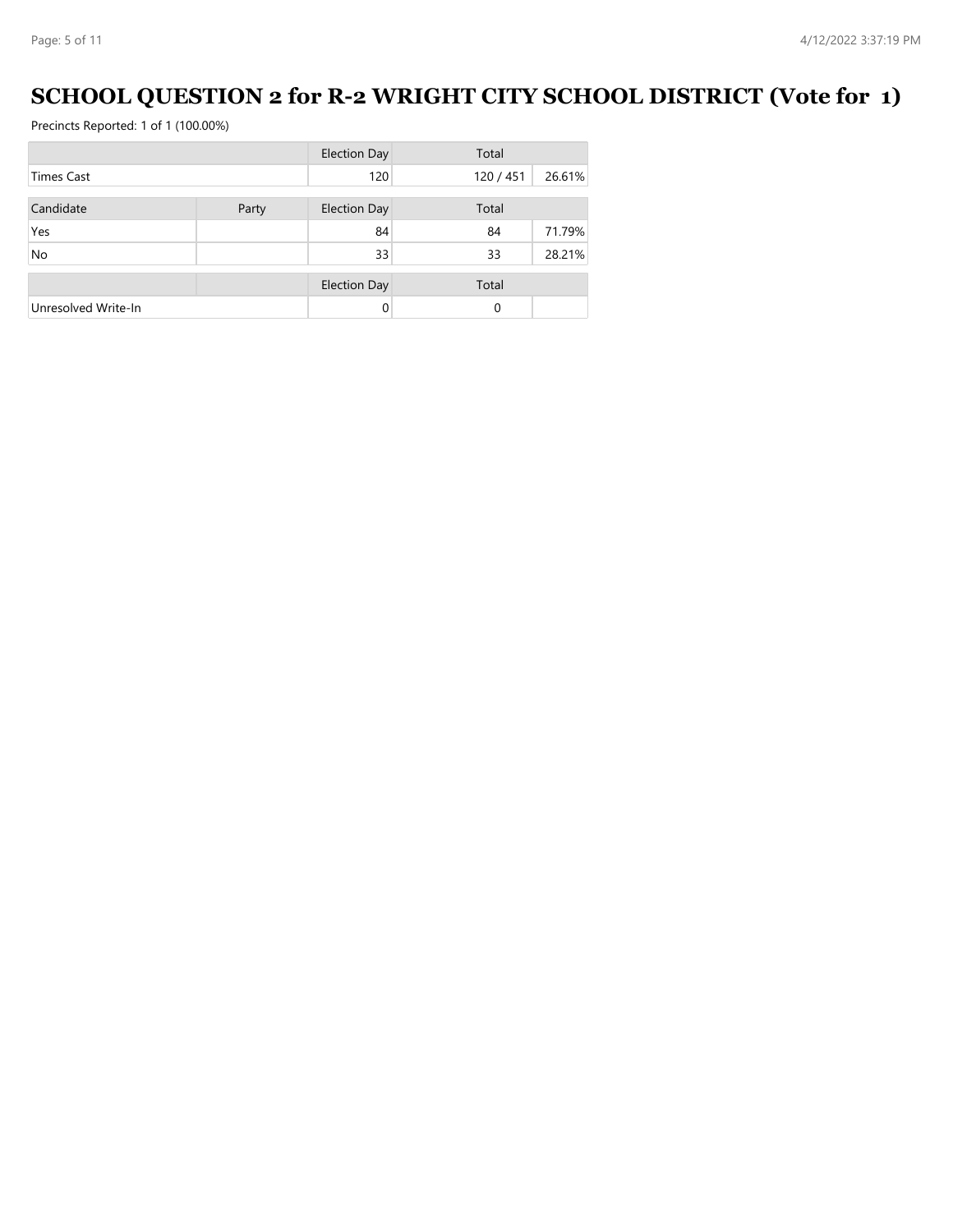## **TRUSTEES for VILLAGE OF INNSBROOK (Vote for 2)**

|                     |       | <b>Election Day</b> | Total     |        |
|---------------------|-------|---------------------|-----------|--------|
| <b>Times Cast</b>   |       | 128                 | 128 / 516 | 24.81% |
| Candidate           | Party | <b>Election Day</b> | Total     |        |
| Donna West          |       | 98                  | 98        | 50.00% |
| <b>Ted Sator</b>    |       | 98                  | 98        | 50.00% |
|                     |       |                     |           |        |
|                     |       | <b>Election Day</b> | Total     |        |
| Unresolved Write-In |       | $\Omega$            | 0         |        |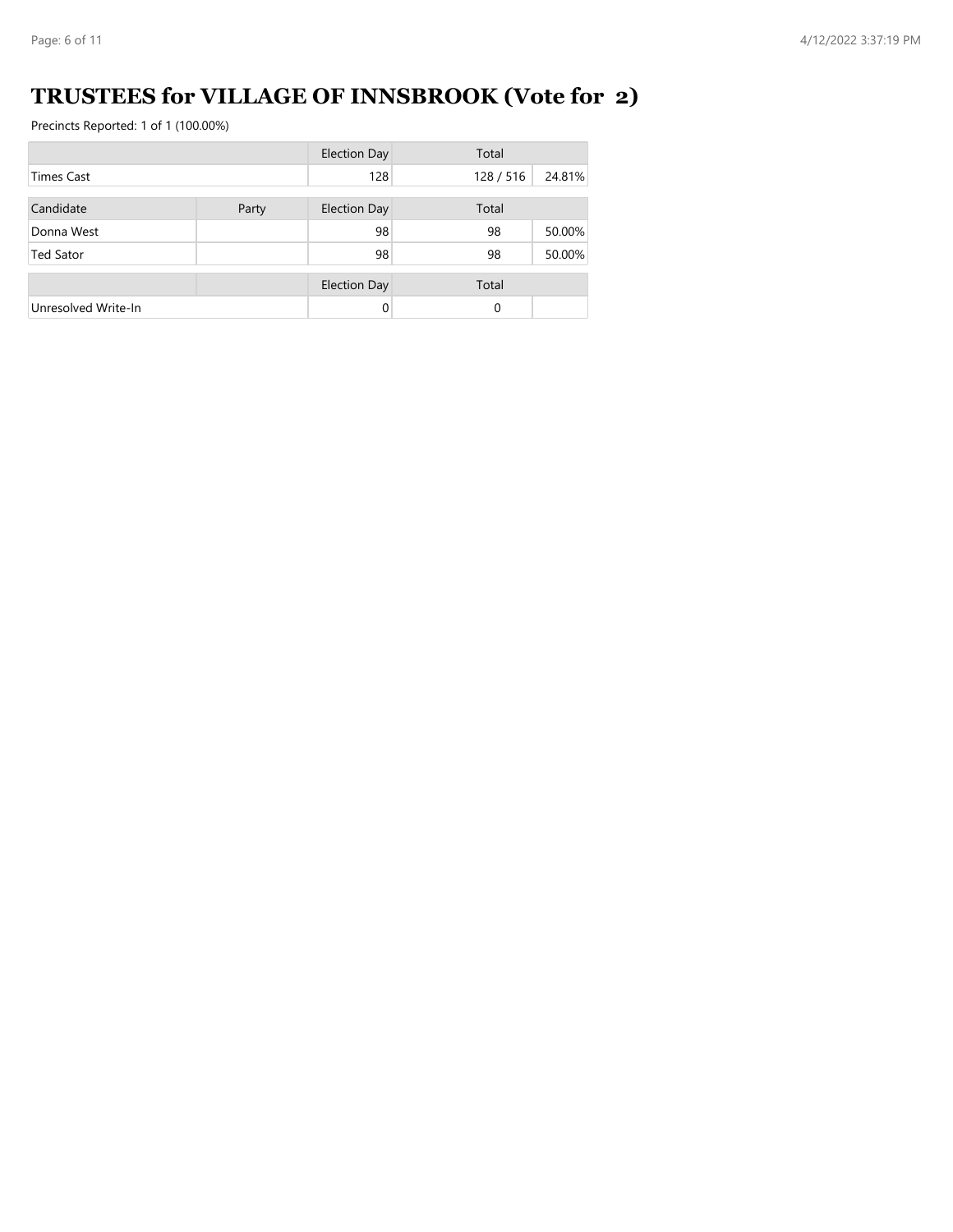## **VILLAGE PROPOSITION U for VILLAGE OF INNSBROOK (Vote for 1)**

|                     |       | <b>Election Day</b> | Total   |        |
|---------------------|-------|---------------------|---------|--------|
| <b>Times Cast</b>   |       | 128                 | 128/516 | 24.81% |
| Candidate           | Party | <b>Election Day</b> | Total   |        |
| Yes                 |       | 60                  | 60      | 48.39% |
| <b>No</b>           |       | 64                  | 64      | 51.61% |
|                     |       | <b>Election Day</b> | Total   |        |
| Unresolved Write-In |       | $\Omega$            | 0       |        |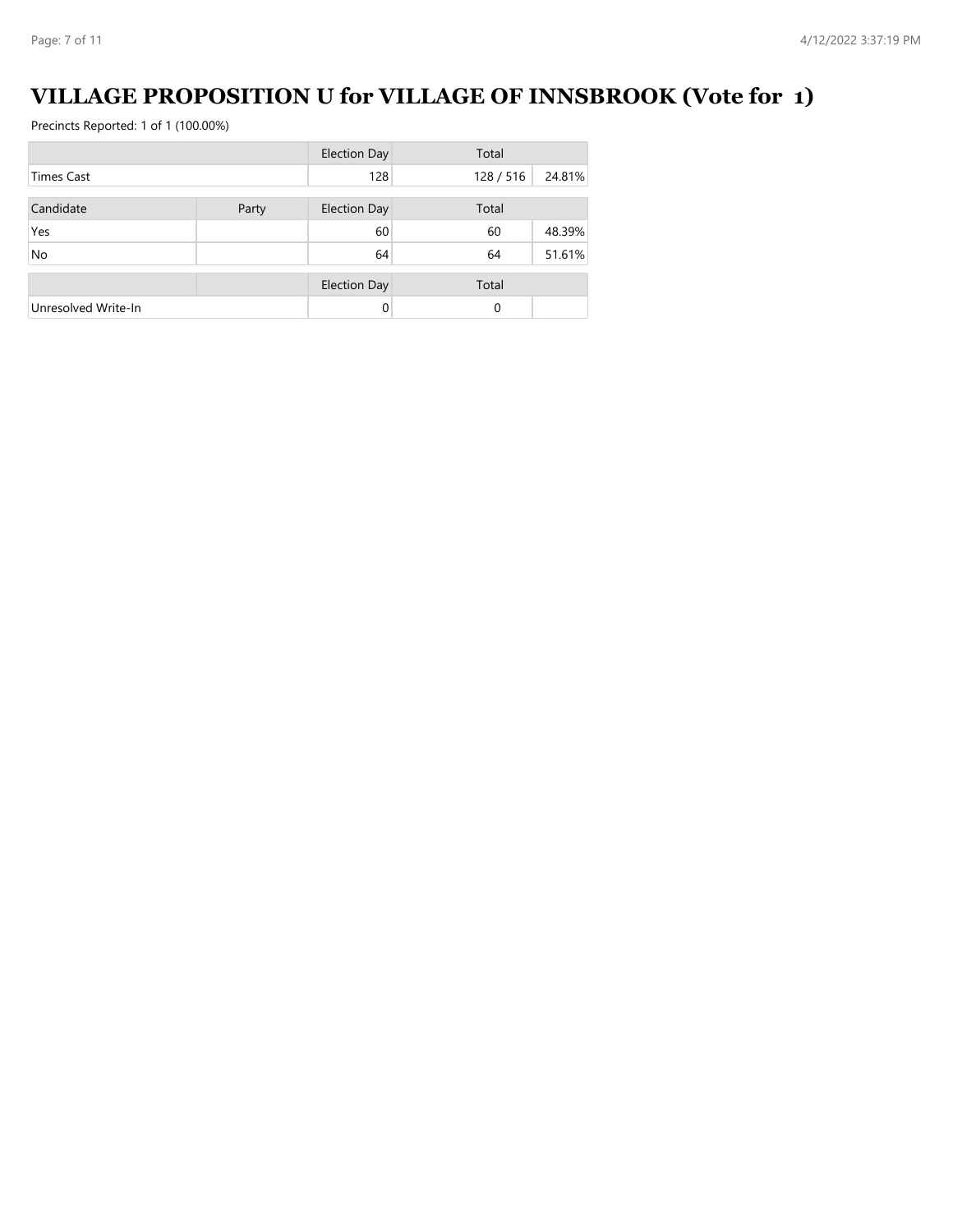## **911 BOARD MEMBER AT LARGE for WARREN COUNTY (Vote for 1)**

|                     |       | <b>Election Day</b> | Total   |         |
|---------------------|-------|---------------------|---------|---------|
| <b>Times Cast</b>   |       | 128                 | 128/516 | 24.81%  |
|                     |       |                     |         |         |
| Candidate           | Party | <b>Election Day</b> | Total   |         |
| Matt Eskew          |       | 93                  | 93      | 100.00% |
|                     |       | <b>Election Day</b> | Total   |         |
|                     |       |                     |         |         |
| Unresolved Write-In |       | 0                   | 0       |         |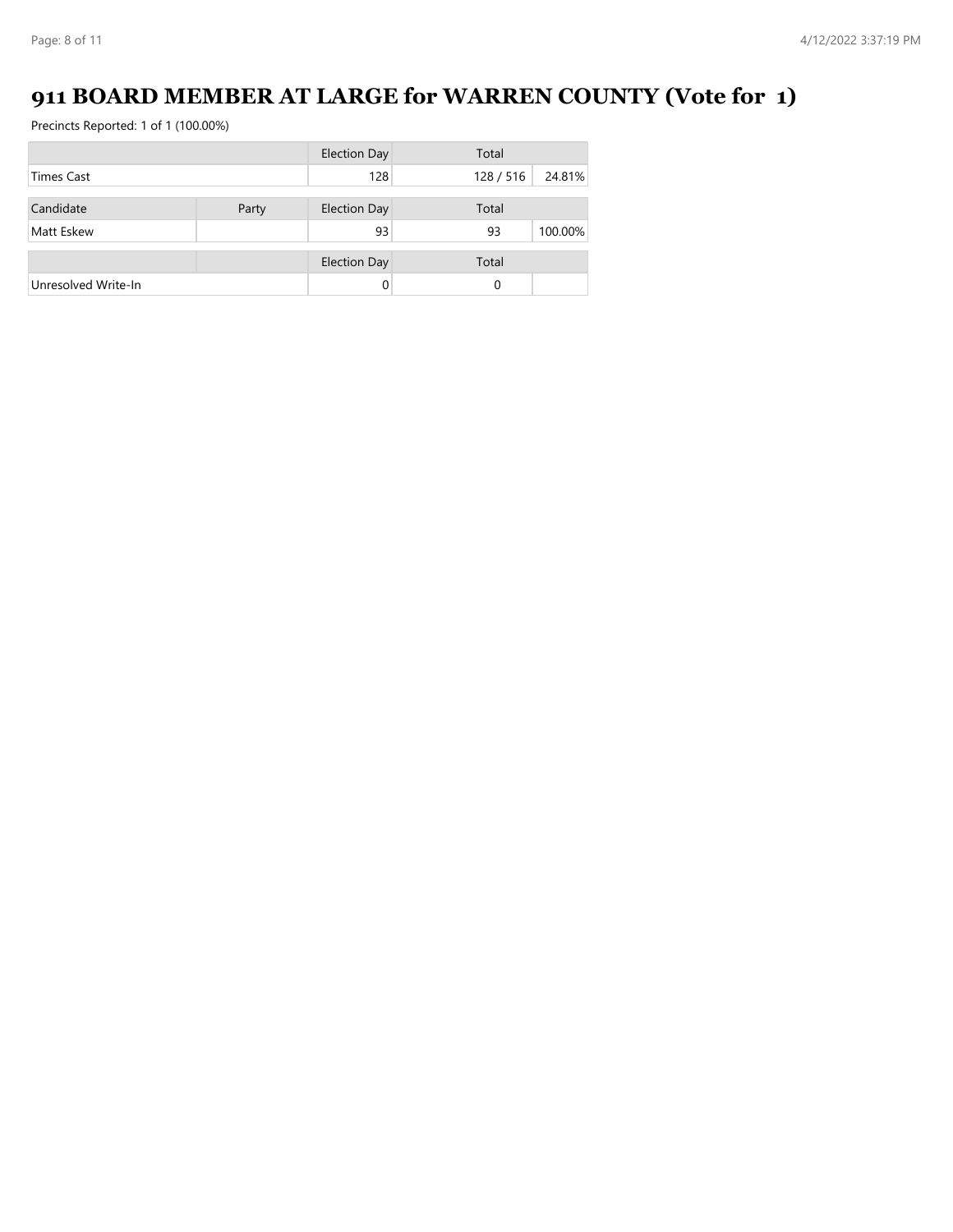# **911 BOARD MEMBER for 911 SOUTHERN DISTRICT (Vote for 1)**

|                     |       | <b>Election Day</b> | Total   |        |
|---------------------|-------|---------------------|---------|--------|
| <b>Times Cast</b>   |       | 128                 | 128/516 | 24.81% |
| Candidate           | Party | <b>Election Day</b> | Total   |        |
|                     |       | 58                  | 58      | 69.88% |
| Caitlyn Struckhoff  |       |                     |         |        |
| Clay Lively         |       | 25                  | 25      | 30.12% |
|                     |       | <b>Election Day</b> | Total   |        |
| Unresolved Write-In |       | 0                   | 0       |        |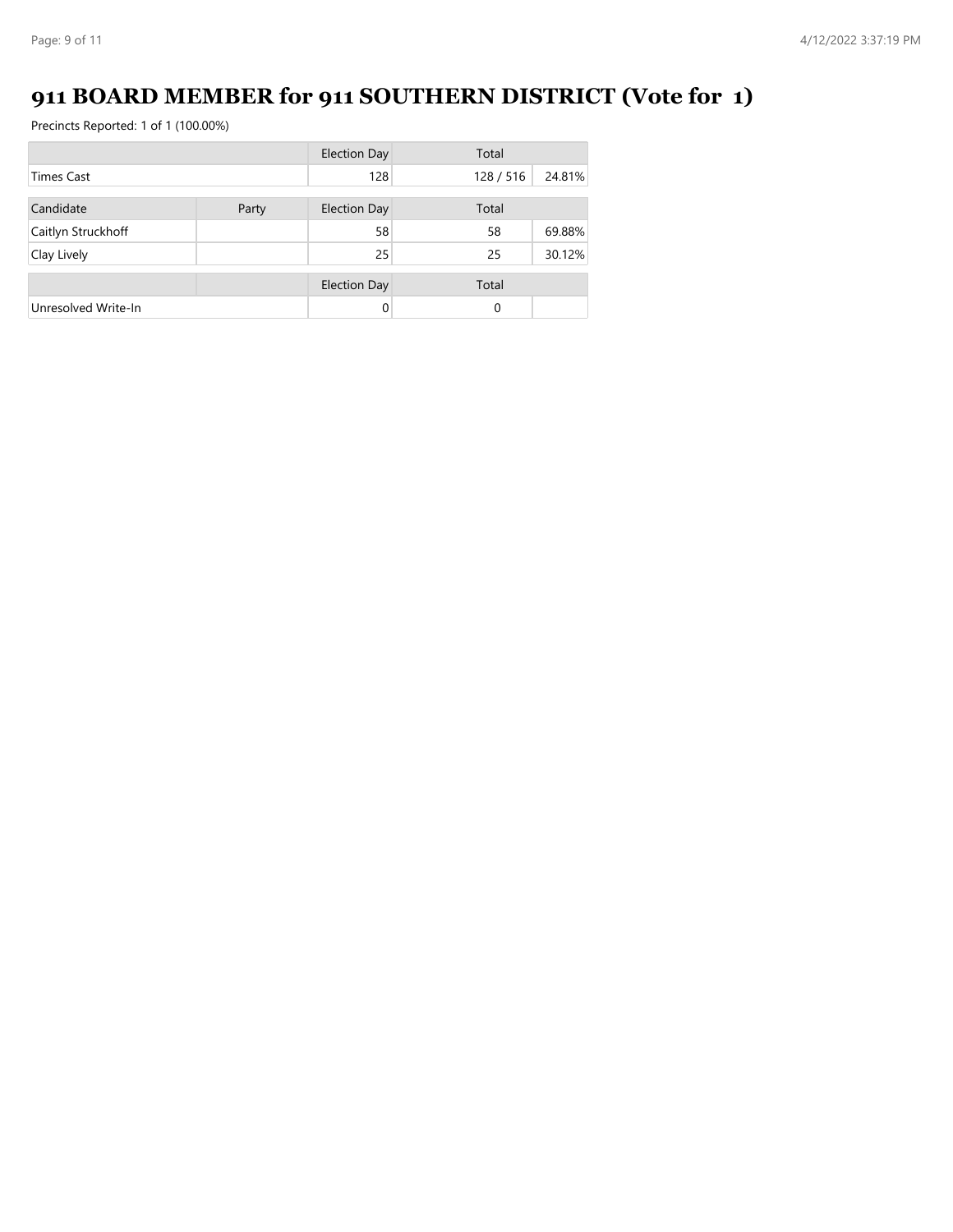#### **BOARD OF DIRECTORS for PUBLIC WATER SUPPLY DIST 2 OF ST. CHARLES COUNTY SUB-2 (Vote for 1)**

|                     |       | <b>Election Day</b> | Total     |         |
|---------------------|-------|---------------------|-----------|---------|
| <b>Times Cast</b>   |       | 128                 | 128 / 516 | 24.81%  |
|                     |       |                     |           |         |
| Candidate           | Party | <b>Election Day</b> | Total     |         |
| Vicky Steinkamp     |       | 89                  | 89        | 100.00% |
|                     |       | <b>Election Day</b> | Total     |         |
| Unresolved Write-In |       |                     | 0         |         |